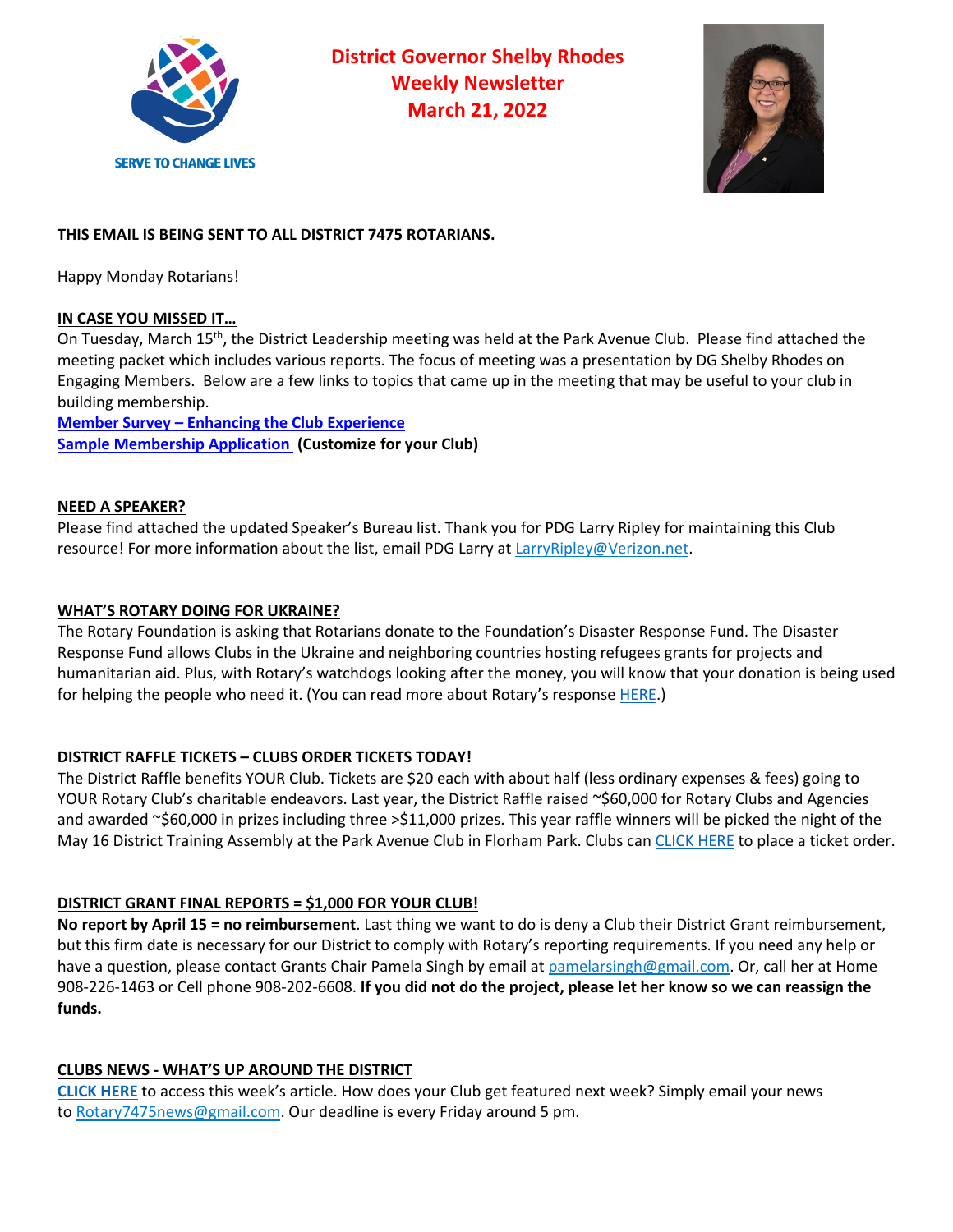#### **RESOURCES FOR CLUBS**

Did you know there are a plethora of resources available to clubs on the District website at www.njrotary.org. Here is a sample of some of the resources available:

**Club resources – General Club resources – Technology Club resources – Public Image Club resources – Membership District Conference Registration**

#### **MARCH EVENTS**

**Thursday, March 31 at 6 pm** – **District Finance Committee** – This meeting will be held online via Zoom. Advance registration required. Sign-up online HERE. For more information, email Finance Committee Chair Larry Wefferling at larry@wefferlingcpa.com.

### **APRIL, MAY & JUNE 2022 EVENTS**

**Thursday, April 7 at 7 pm – CCI's Mental Health & the Pandemic: Rise in Need, Rise in Awareness –** Dr. M. Danielle (Dani) Fallen, PHD, will lead an informative discussion as part of the Community Connection Initiative ("CCl"). Please see flyer attached for more information. Advance registration required for the free event. Sign-up online HERE. For more information, please contact PDG Ray Freaney at rayfreaney@gmail.com.

**Saturday, April 9 at 8 am - Rotary Leadership Institute (aka "RLI") –** Rotary Leadership Institute will take place virtually for this session. Cost for the program is \$25.00 payable at time of registration. The District will provide a limited number of scholarships and reimburse attendees after successful completion of the program. Please consider signing up or better yet bring a team from your club. Excellent Club leadership and an understanding of Rotary is essential to the future success of your club. Does your club have more members than it knows what to do with? Are you providing more services and programs than ever before? Is your club working both locally and internationally? Does everyone in you club understand The Rotary Foundation? These topics are just a few of the items that will be covered at RLI. **CLICK HERE TO REGISTER**

**CLICK HERE FOR RLI FLYER (send to your club members)**

For more information, email PDG Barry Kroll at barrykroll@aol.com.

### **VOLUNTEERS NEEDED - ROTARY LEADERSHIP INSTITUTE –**

Six volunteer hosts are needed to host one of the six RLI sessions that will be held on April 9, 2022. What's involved:

- 1. Be available April  $9<sup>th</sup>$  from 8:15 am to 2:30 pm virtually
- 2. Have access to a paid zoom account and know how to run a zoom meeting
- 3. Take attendance of those attending your session
- 4. Welcome participants and facilitators for all sessions
- 5. Responsible for monitoring times for each session must start and end on time
- 6. Attend or watch recording of "host zoom training" to go over the specifics of the above details

If you can help, contact PDG Barry Kroll at **barrykroll@aol.com** or 973-476-2772

**April 22-24, 2022 – ANNUAL DISTRICT 7475 CONFERENCE –** Details, agenda, and registration information are available on the district website, **CLICK HERE** for details. For more information, contact 2022 District Conference Chair Mike "Dutch" Minor at mminor@onevera.com.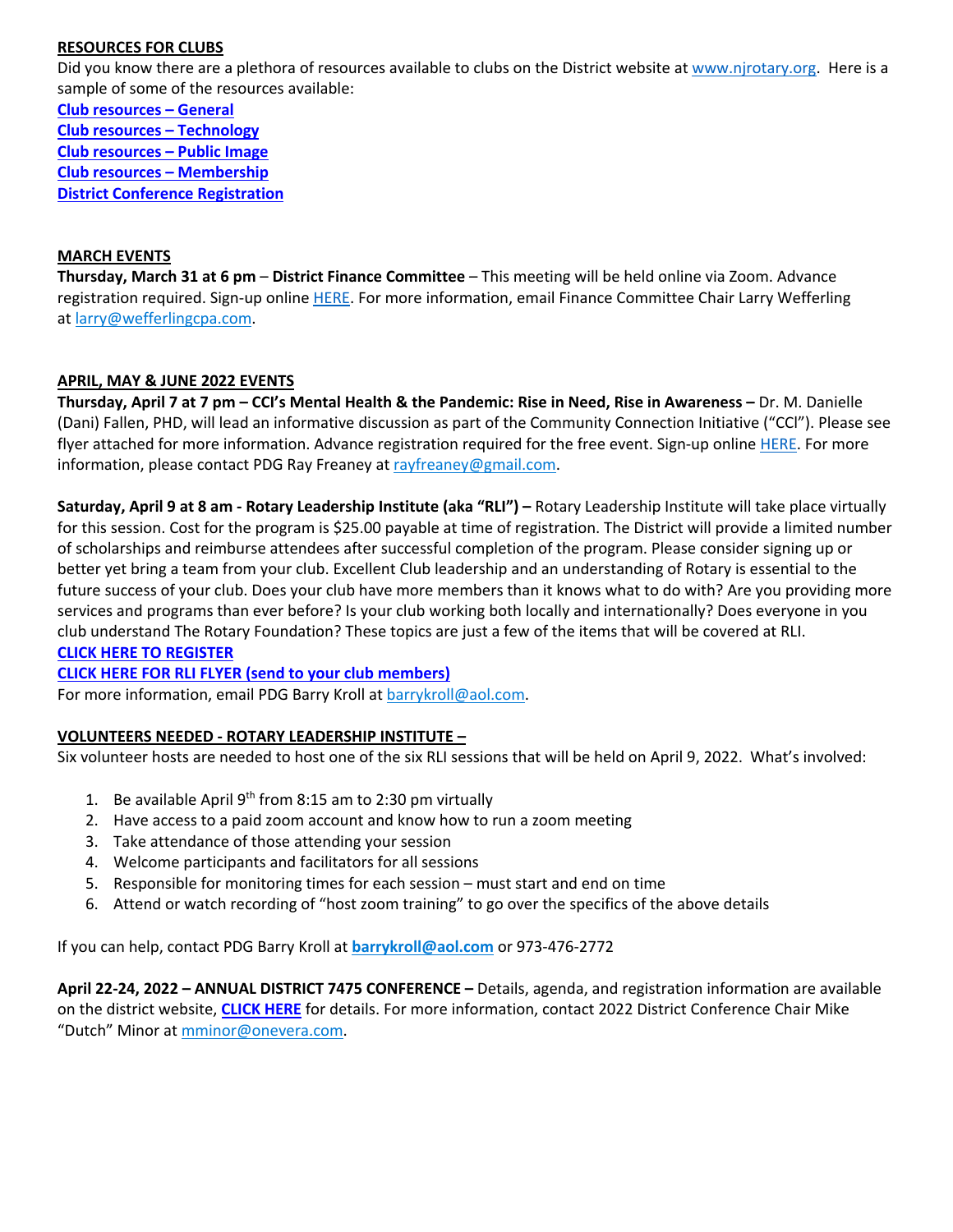

**Saturday, April 30 – Rotary Empanadas & Food Truck Festival supporting The Rotary Foundation Annual Fund –** We're looking for Clubs to be sponsors for this Annual Fund fundraiser which will be held from 11 am to 7 pm at Central Jersey Airport in Manville (Somerset County.) For a \$1,000 sponsorship, Clubs will get a Paul Harris Fellow plus 10 event tickets. **Sponsorship form is attached**. We need your support at this event to reach our fundraising goals. For more information, email event Chair Joe Nastus at jnastus150@gmail.com. To sign up to attend the event **CLICK HERE.**

**Tuesday, May 3 at 6 pm – District Leadership Meeting** – This meeting will be held at the Park Avenue Club in Florham Park. We'll focus on Vibrant Clubs. This session is for all District Leaders, Club Presidents, and Presidents-Elect. Save the date. For more information, email me at Shelby@HartmannRhodes.com.

**Monday, May 16 – 2022 District Training Assembly** – Presidents-Elect, Secretaries-Elect, Treasurers-Elect and Foundation Chairs-Elect will take over the Park Avenue Club in Florham Park for training. Mark your calendars now. More details to follow as we get closer. For more information, email DGE John Shockley at johndg2223@aol.com.



**June 10-12, 2022 Rotary Youth Leadership Award (aka "RYLA") –** REGISTRATION NOW OPEN **–** Click HERE to register. Please email PDG Barry Kroll at **barrykroll@aol.com** with your questions.

**June 30, 2022 – District 7475 Banner Exchange** – Come as I pass the District Banner & Gavel to John Shockley of the Branchburg Rotary Club. We'll end this year where we started – the Park Avenue Club in Florham Park. Save the date. More details to follow. For more information, email DGE John Shockley at johndg2223@aol.com.

That's all for this week!

Be well + stay safe as we **Serve to Change Lives together!**